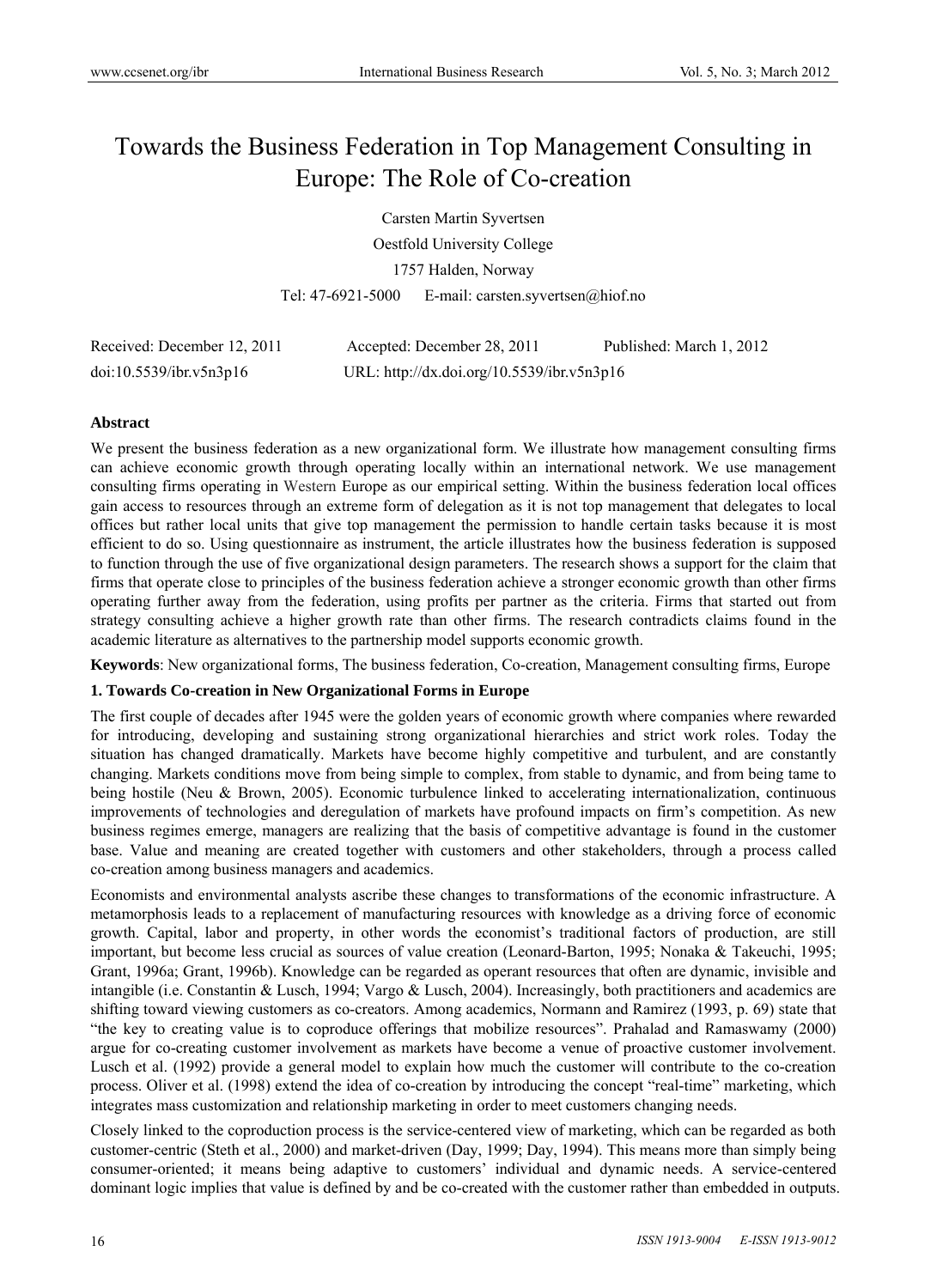Haeckel (1999) observes successful firms moving from practicing a "make-and-sell" strategy to a "sense-and-respond" strategy using the market place as a learning arena. Thus, a market-oriented and a learning organization are compatible with the service-centered model (Slater  $\&$  Narver, 1995).

The emerging service-centered dominant logic is also compatible with emerging theories of the firm (Teece et al., 1997) stressing that economic uncertainty calls for a more dynamic approaches in analyzing, formulating and implementing strategic possibilities. For this reason we use an approach derived from evolutionary economics illustrating that the use of dynamic competences is dependent on routines (Nelson & Winter, 1982).

## **2. Towards the Business Federation in Management Consulting Firms**

Increased turbulence, increased change and knowledge requirements have led to increased complexity, both internally and externally in organizations. As a consequence, co-creation becomes more important. By using co creation as a tool it is possible for firms to identify and explore business opportunities by taking an entrepreneurial strategic posture, building on strong performance incentives. Being entrepreneurial allows a firm to be responsive to lucrative market opportunities. An entrepreneurial strategic posture can also give advantages by responding quickly to business opportunities at the same time as firms can be able to repress business threats. Being agile evolves staying nimble and flexible, open to new evidence, ready to reassess past choices and change direction as business opportunities are explored and exploited.

Handy (1992, 1994) extends the nature of contradictions that managers face to issues related to power and control. He adds that a major challenge for modern businesses is to try to achieve the advantages of large firms as well as small ones. Handy is of the opinion that the federalist concept, applied to the business context, is particularly appropriate to deal with managerial contradictions. A company that seeks growth can emphasize an organizational model that tries to solve the dilemma of operating locally within an international network. This dilemma should be in accordance with the times we live in. We wish to be a part of a strong entity at the same time as we prefer a high degree of autonomy in our professional lives. Within the business federation it is not the top management that delegates to local units but rather local units that give top management the permission to handle certain tasks because they are handled more efficient at the top, for example when introducing corporate support services. The center does not direct or control, but rather advices, coordinates and influences, being well aware that initiatives generally come from local levels (Handy, 1992; Handy, 1994).

### **3. Introduction of a Building Block Systemin Order to Describe the Business Federation**

A number of management thinkers and researchers advocate a process of renewal of corporations which inevitably will lead them to behave more in accordance with federalist principles (Simon et al., 1950; Drucker, 1954; March & Simon, 1958; Provan, 1983; Bartlett & Ghoshal, 1988; Bartlett & Ghoshal, 1995; Handy 1992; Handy, 1994). However, these authors only provide a partial understanding of the importance of federalist behavior. We describe federalist behavior though the use of a building block system consisting of autonomy at local levels, the extent to which local offices share resources, ownership of resources at local levels, lack of hierarchical control of local units, and how corporate services can be used. The building block system represents a guide for how to hold international management consulting firms together, and illustrates how co-creation can be used in the sampled firms.

### *3.1 Autonomy*

It is often assumed that autonomy can promote entrepreneurial activities. This argument can also be used in studies of the business federation since autonomy can influence entrepreneurial processes. The relationship between autonomy and performance is assumed to be positive since local levels may serve clients in a better way than the corporate level can. Our findings support this argument.

### *3.2 Resource Sharing / Interdependence*

Management consulting firms face challenges in providing local offices with access to limited resources without duplicating costs. This requires specialization and coordinated efforts among local offices, in accordance with marketing thinking as individuals and companies are constantly moving toward more specific specialties (Shugan, 1994). A positive relationship between resource sharing and economic performance can be expected. Our research supports this argument.

# *3.3 "Ownership"*

Within management consulting firms it is generally assumed that partnership models, with the use of up-or-out promotion policies, can make sense since a firm's reputation among clients and other market intermediates are closely related to the perceived quality of the partners. Our findings do not support such an argument as the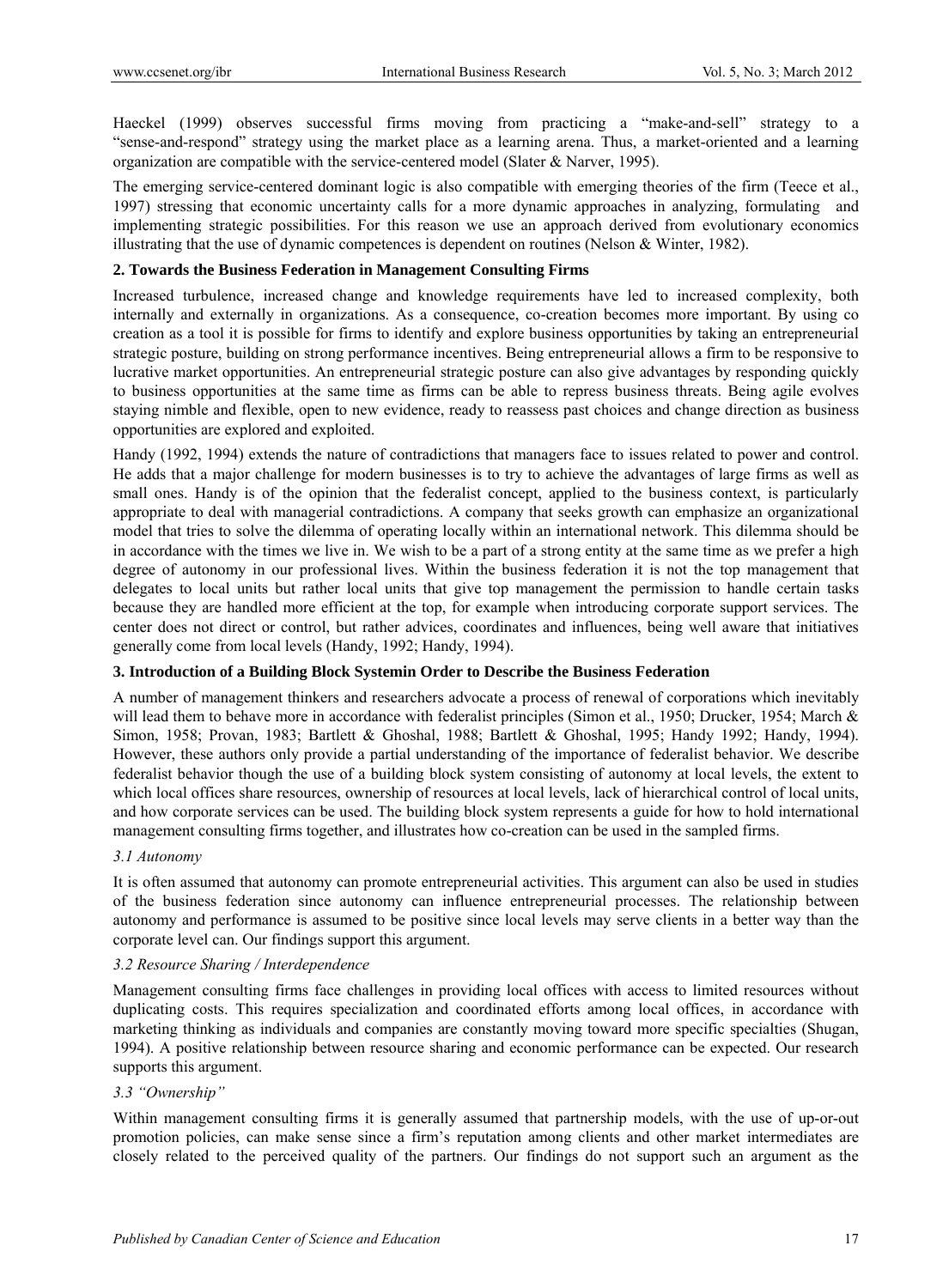partnership model might not function as expected since it may involve a loss of considerable firm-specific knowledge.

#### *3.4 Control Mechanisms*

Social means of control, consisting of ideology, culture and sanctions, can regulate behaviors at local levels within the business federation. By ideology we mean integrated set of beliefs that unite a firm so that members are ensured basic knowledge on how a firm is supposed to work. Culture can be regarded as cognitive mindsets, manifested through behaviors and language. Sanctions can involve that group members punish colleagues who violate goals, norms and values, ranging from gossips and rumors to ostracism and sabotage (Ferlie and Pettigrew, 1996). Social means of control are supposed to have a positive effect on performance. Our findings support this argument.

#### *3.5 Corporate Services / Boosting Units*

Through the use of corporate services management consulting firms can leverage cumulative experiences found in the client base. Local offices can concentrate on promoting entrepreneurial processes. Our findings are in accordance with this argument.

#### **4. Top Management Consulting Firms Used as the Empirical Setting**

The top management consulting industry represents the empirical setting of the research. Given the nature of the consulting industry, it maybe expected that consulting services provide an adequate setting for the adoption of changes in design parameters which can move firms towards the business federation. The business federation can balance the need for coordination and local autonomy. Therefore, insights derived from the business federation can be used to explain phenomenon of specific configuration choices in strategy consulting firms.

The sample is drawn from a population of local offices within strategic practices being located in eleven West European countries. All leading international consulting firms decided to participate in the research. The research is restricted to internal configurations of consulting firms, with an interest in the relationship between local offices and the head quarter. Only management consulting firms with offices in several countries are included in the sample.

The unit of analysis is local offices within management consulting firms with international operations. Within the local offices we limit the analysis to top management consulting. Such consulting is conceived to include formulation and implementation advice, as well as related areas such as restructuring, and mergers and acquisitions. The research focuses on a relatively homogeneous group of services enhancing the likelihood of correct interpretation of common categories. Differences in office attributes have been allowed for, such as the diversity of consulting services offered, founding year of the firm, size of offices and the ownership structure.

The target population is made up of European management consulting firms, specializing in strategy. A database of local managing directors was compiled, including the information provided by the firms and field directories. The population consists of 185 national offices. A total of 65 local offices responded to the survey, which represents a 35 % response rate. Eight top consulting firms provided three or more responses from different countries. Four responses were dropped from the analysis because they could not be correctly defined as strategy consulting practices.

Data collection posed major challenges given the small population size, the nature of information requested, and the industry's norms regarding secrecy. In order to maximize the response rate the questionnaire was extensively pre-tested. A preliminary questionnaire was returned from nineteen local offices in Norway and Spain at the end of 1997. Meetings with senior consultants in Spain helped to refine the questionnaire before being used in a larger European survey.

A survey, directed towards the selected 185 local offices, generated 38 responses in March 1998. A duplicate copy of the survey was sent by fax in November 1998 providing 27 additional responses. We report the results received until the middle of December 1998. The questionnaire made it explicitly clear that the relevant situation was the one prevailing in January 1998. All firms were international in their scope of activities, yet with different degrees. All firms offered various services in addition to top management advice. Eight firms had top management services as their primary area of activity.

The questionnaire is divided into 14 parts. Three sections are devoted to the measurement of autonomy of local offices, two to control of the office by the head-office, one to the existence and rules governing the use of support services, one to ownership of local resources, and four to interdependence and resource sharing between local offices. All explanatory variables were coded so that higher values imply closeness to the federation and lower values correspond to deviation from federalist behavior. Two sections measure performance at the office level,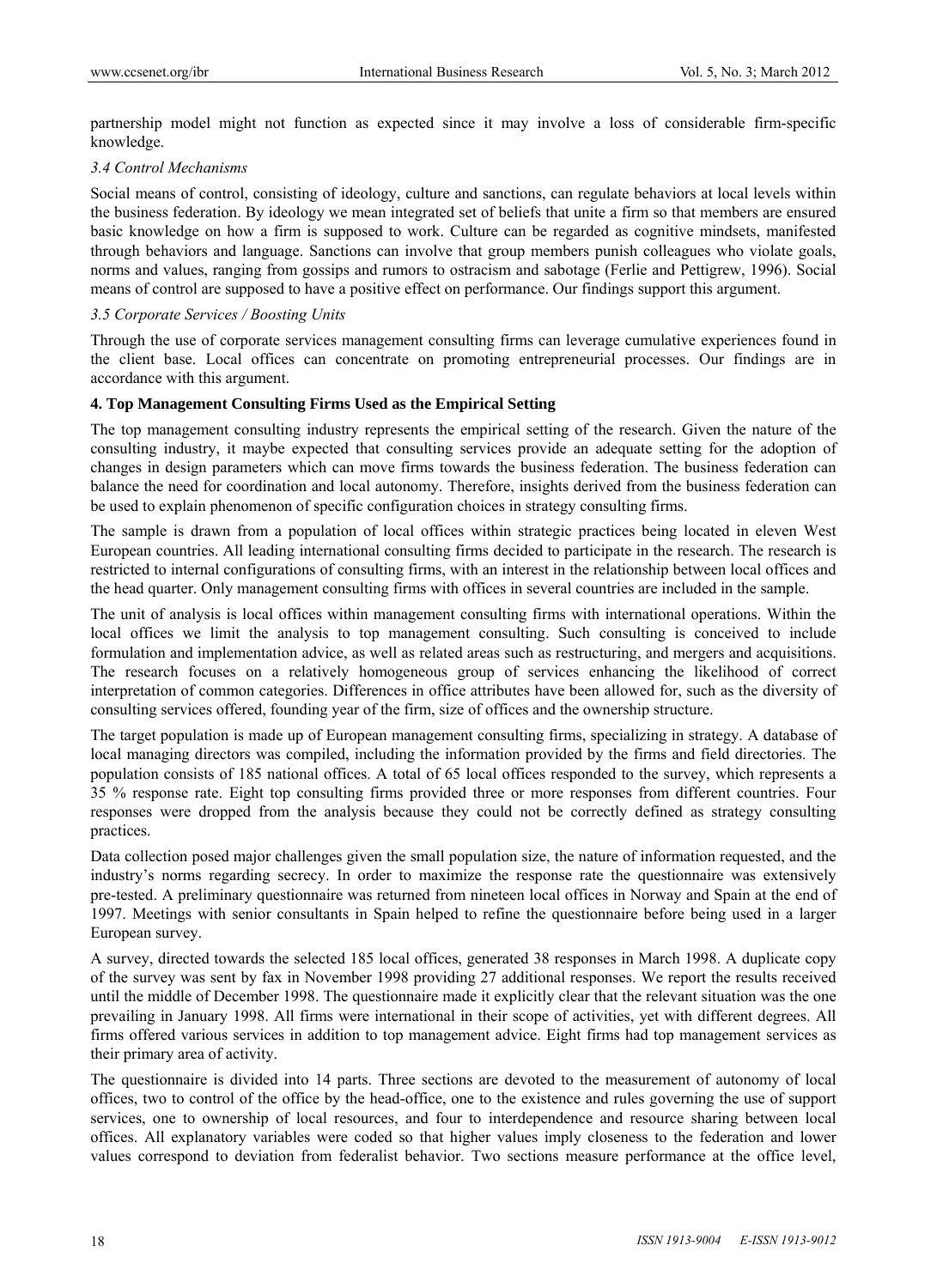another one tries to capture the strategy focus, and a final section, contains basic demographics of a given local office.

## *4.1 Performance Measures*

Given the exploratory nature of this study, it was decided not to use the full set of performance indicators included in the questionnaire. "Profits per partner" was selected in favor of ranks on "total revenues" and "revenues per consultant" since the former is a more comprehensive measure of performance capturing the aspects of the relationship between the partners and the firm (for example, the institutional configuration of power and ownership of the firm), which the other indexes would not cover.

# *4.2 Control Variables*

We measured the focus of the strategy practice within in its attempt to add value to customers. We also asked about demographics of the strategy practice, covering aspects such as age and size. As explanatory variables the following was chosen in order to describe federalist behavior: autonomy of local offices, control mechanisms over local offices, supply services, ownership over local resource, and resource sharing/independence between local offices.

# *4.3 Autonomy of the Local Office*

We presented three types of questions, one related to the degree of flexibility in customizing services to specific clients, one to the nature of authority of the local office, and one to the possibilities to decide on issues, for example when entering into an alliance at local levels. We ran an exploratory factor analysis as a variable reduction technique. Four meaningful factors explained 73.1 % of the variance, based on 56 observations. The factors, which emerged after rotation, can be described as:

*Factor 1 (22.98 %).* Autonomy in setting the institutional configuration of the company in the country of the local office; entering into an alliance (0.859), merging at a national level (0.868) and promotion to a partnership position (0.779).

*Factor 2 (12.60 %).* Autonomy in defining the business strategy of the office; expanding into new segments (0.854) and changing business strategy (0.633).

*Factor 3 (13.36 %).* Autonomy in decisions involving the use of local resources; local skills used by foreign offices (0.708) and following a client abroad (0.821).

*Factor 4 (24.15 %).* Autonomy in serving customers (operational autonomy); standard client fees (0.875), customizing services (0.712) and how to serve clients (0.779).

### *4.4 Resource Sharing / Independence*

Four sections were devoted to focus on resource sharing and independence. In the first section we tried to measure the extent to which local offices use formal means (systems, procedures and politics) designed to share resources with other offices. In addition, we used informal means as guidelines for sharing resources. We also asked for the percentage of time consultants used in other local offices in order to analyze interdependence between local offices more closely.

Factor analysis generated three common factors, with all twelve original variables included explaining 68.93 % of the variance. Higher degrees of independence and more use of formal means of resource sharing are consistent with closeness to the business federation. A priori, we associated more intense use of informal means of resource sharing to be in accordance with federalist principles, however without a theoretical argument supporting this link.

*Factor 1 (25.28 %).* We focus at formal means of resource sharing, mainly sharing of information; formal means/serving clients (0.876), informal means of serving clients (0.683) and formal means of managing a local office (0.761).

*Factor 2 (21.82 %).* Use of informal means of resource sharing; informal means/industry experience (0.86), informal/functional experience (0.780) and informal information on clients (0.745).

*Factor 3 (21.93 %).* Interdependence and use of formal means of sharing expertise; working days devoted to other offices (0.812), working days used at other offices (0.774), formal means/industry experience (0.725) and formal means/functional expertise (0.745).

### *4.5 Ownership over Local Asset*

A main characteristic of the business federation is that power belongs to the lowest level in the hierarchy, in accordance with principles of the co-creation literature (i.e. Day, 1994). We associated higher values with local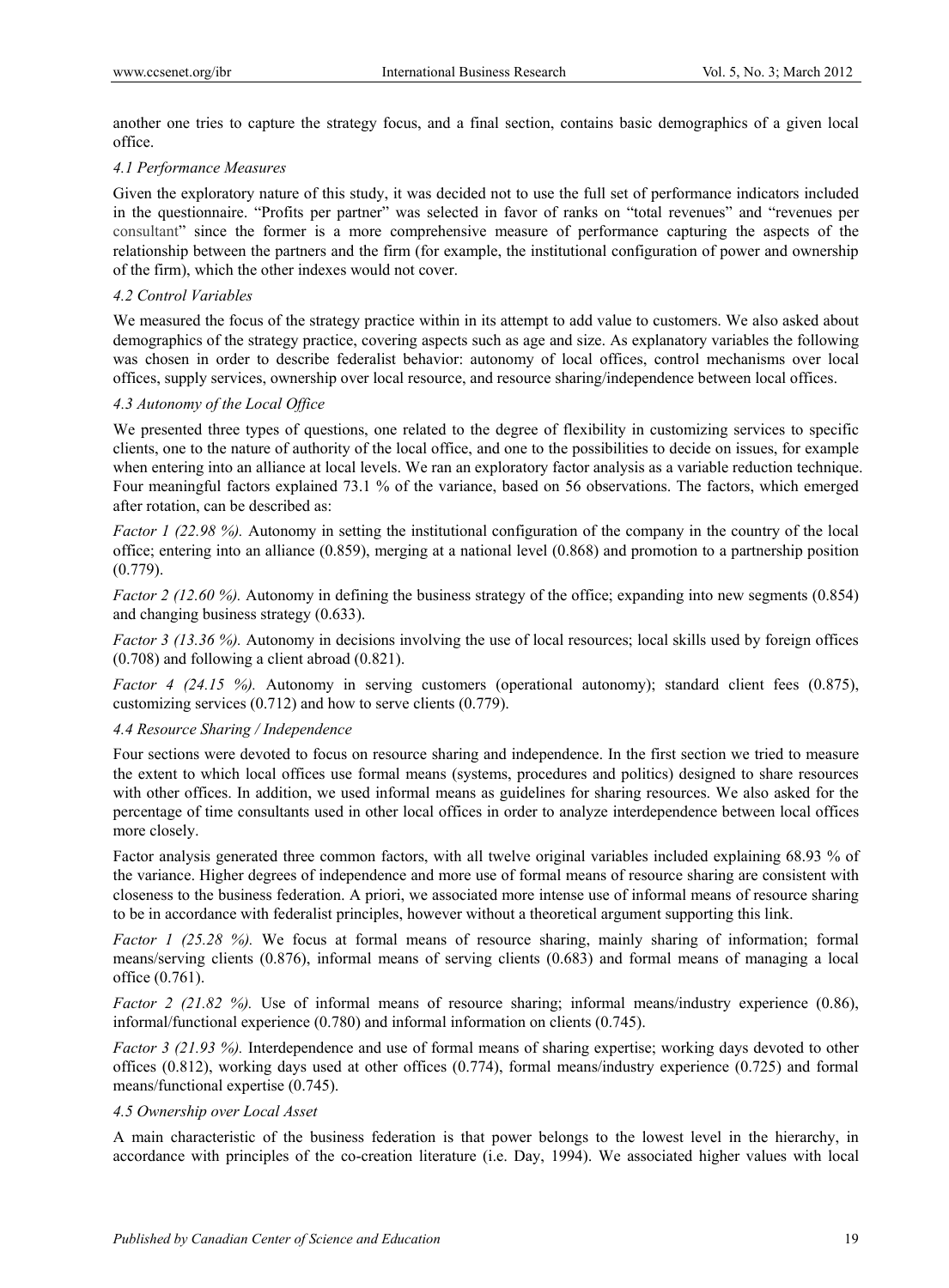ownership would imply closeness to the federation. Two factors explained 80 % of the variance, based on 55 observations.

*Factor 1 (40.84 %).* Local ownership of economic resources generated at the local level; cash flow (0.880 %) and cash available (0.895).

*Factor 2 (39.54 %).* Local ownership of intangible assets located at the local levels; professional skills (0.857) and the relationship with clients (0.890).

## *4.6 Control over Local Units*

The measurement of control of local units was used in order to focus on the extent to which local units can deviate from standards set by head office. We also measured the extent to which head office regulate activities of the strategy practice within local offices. Factor analysis generated three common factors, with the inclusion of ten of the original fourteen items, explaining 74 % of the variance. On the first and the third factors 56 observations were used, while 57 observations were used on factor two.

*Factor 1 (32.7 %).* The use of cultural control; shared values (0.876), goal accomplishments (0.824), management by objectives (0.751), collective decision making (0.802) and internalized norms of conduct (0.706).

*Factor 2 (20.2 %)*<sup>\*</sup>. Lack of operational control, that is, the extent to which local offices are free to deviate from standards set by head quarter; clients to serve (0.867), setting client fees (0.704), and composition of project teams  $(0.765)$ .

*Factor 3 (21.0 %)\*\*.* Lack of bureaucratic control; job description on functions and activities (0.976), and written rules and standard procedures (0.982).

\* The original scale was reversed in such a way that higher values indicate more freedom to deviate from standards.

\*\* The original scale was also reversed so that higher values would indicate the non-existence of bureaucratic control since this was presumed to be associated with federated principles.

### *4.7 Supply Services / Boosting Units*

Eight types of possible support services were listed. The respondents were asked to mark on items inquiring about whether the service is available, and, in the case the service was provided, whether the office was free to decide how to use it, and whether the office had to pay for such services. We counted the number of occasions each event occurred. These measures serve as a proxy to capture to what extent supply services existed and the rules governing their use.

Even though the computer suggested using one factor, we decided to use two since we anticipated two different components associated with the use of supply services. Two meaningful factors explained 90 % of the variance, based on 54 observations. We measured both the number of services and the freedom for how to use them. The factors weighted equally. We decided to include the variables in the composition of each factor, with corresponding factor loadings.

*Factor 1 (45.19 %).* The existence of shared services operating with market rules/freedom to decide how to use and subject to an internal market for services; number of services to pay for (0.957 %) and number of services/freedom to use shared services (0.645).

*Factor 2 (44.68 %).* The existence of support services not compulsory for local units; number of supply services available (0.958) and number of services/freedom to use them (0.633).

### **5. Factor Analysis and Regression Analysis**

In accordance with the exploratory purpose of the research, we used a number of simple techniques in order to learn from data collected. We first ran an exploratory factor analysis (with Varimax rotation) to gain insights on the underlying interrelationships among original variables included in each design dimension.

### *5.1 Rotated Factor Analysis as Inputs in a Regression Analysis*

To explain the effect of design choices associated with the business federation on performance we estimated a series of OLS regression models, using the results of rotated factor analysis, described in the former section, as inputs in the regression.

We compared and contrasted the results of regression under two different schemes of factor composition: first, when variables are included in the factor model with their respective factor loading, and on the other, when the principal components include only the factors giving meaning to the factors. The initial results were not very different, yet some regression coefficients were not stable across models due to interaction effects, not initially included in these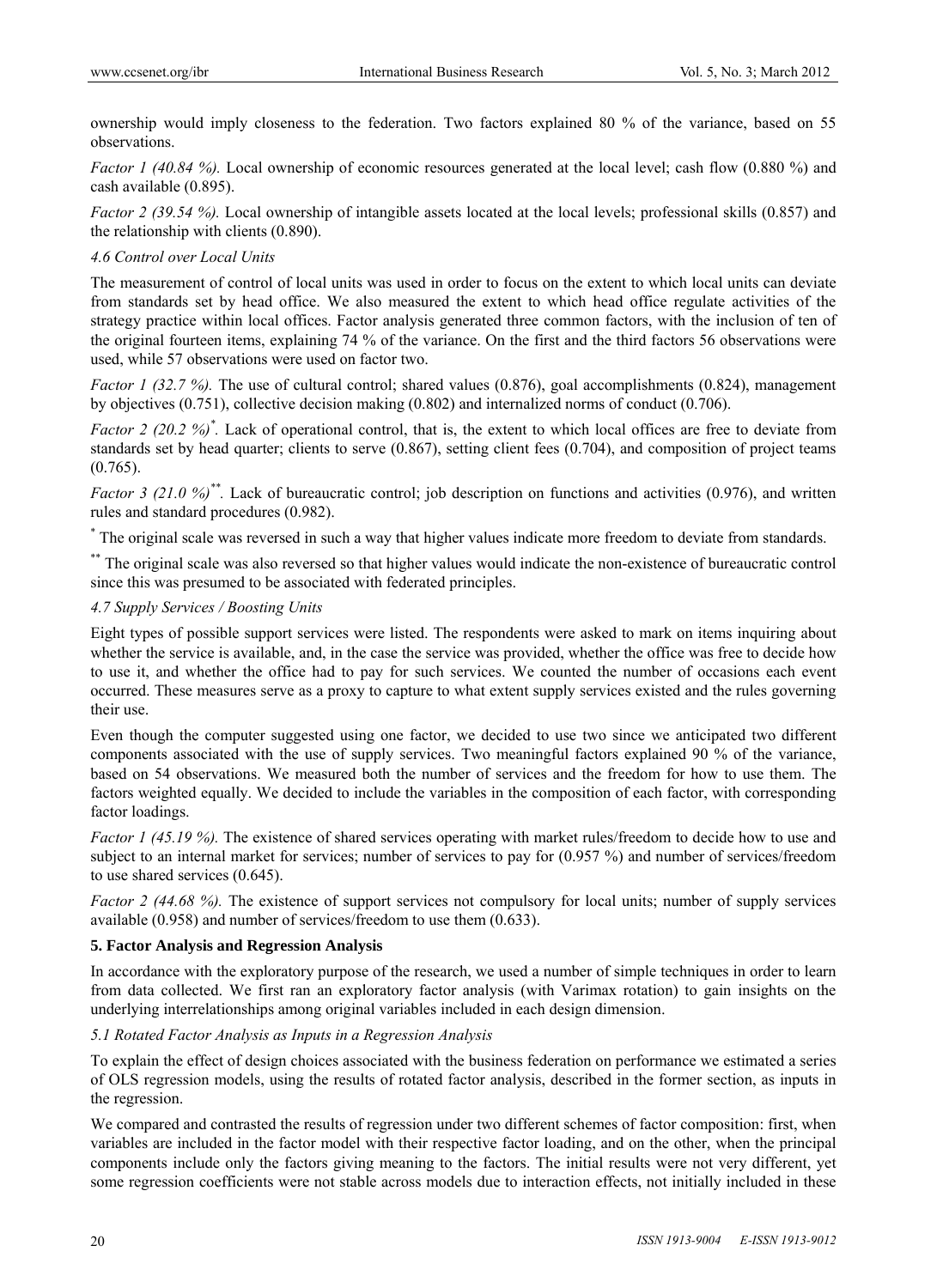comparison analysis. We chose to use the case where factors were formed including only the original variables which provided meaning to each factor.

# *5.2 Findings and Interpretations*

BOOSTING F1 captures the existence of shared services where local offices are free to decide how to use such services. Market conditions regulate the relationships between local offices and support service units found centrally. On the other hand, the mere availability of more support services is not associated with performance, as the negative sign of BOOSTING F2 suggests. "Local ownership of economic resources generated" has not a clear effect on performance, with alternate signs and not significant slopes. On the contrary, "local ownership of intangible assets located at the local level" (OWNERSH F2) shows a negative main effect if we do not take into account interaction effects, yet it turns out to be high, positive and significant if we are able to remove some of the interrelationships with other factors. "The use of formal means of sharing information" has a positive effect on performance. However the level of significance is low. "The use of informal means of resource sharing across offices" has a consistent negative effect on performance.

The estimation of the models presented clearly suggests the existence of interaction effects and moderated causal relationships in addition to direct effects. The parameter of AutoF3\*ControlF3 (2.07) implies that for every unit that "lack of bureaucratic control" increases, the slope of "autonomy over the use of local resources" on performance increases with two units. The coefficient 1.93 of AutoF3\*ExpShINTP suggests that the slope of "autonomy over the use of local resources" on performance increases almost two units, giving a one unit increase in "interdependence and formal means of sharing knowledge". However, we would have expected that the lack of operational control coupled with benefiting from operational autonomy would permit an office to tailor-make products to specific needs of national markets, and therefore be positively related to performance. Consistent with the theoretical framework is the positive and consistent effect of internal use of corporate services/boosting units could be expected.

# Insert Table 1 Here

"Local ownership of resources generated" has not a clear effect on performance, with alternate signs and non-significant slopes. "Local ownership of intangible assets located at the local level" (OWNERSH F2) shows a negative main effect if we do not take into account interaction effects, yet it turns out to be high, positive and significant if we are able to remove some of the interrelationships with other factors. "The use of formal means of sharing information" has a positive effect, but does not reach a level of significance. "The use of informal means of resource sharing across offices" has a consistent negative effect on performance.

We present the interpretation of certain interaction terms. We suggest that these interaction terms are significant. The parameter of AutoF3\*ControlF3 (2.07) implies that for every unit that "lack of bureaucratic control" increases, the scope of "autonomy over the use of local resources" on performance increases with two units. In similar terms, the coefficient 1.93 of AUTOF3\*ExpShlNTP suggests that the scope of autonomy over the use of local resources on performance increases with almost two units, given a one unit increase in "independence and formal means of sharing expertise". However, we would have expected that the lack of operational control coupled with benefiting from operational autonomy would permit an office to tailor-make offerings of the firm to specific needs of local markets, and therefore be positively related to performance. Thus, the negative effect of AutoF4\*Control F2 is counterintuitive.

### **6. Cluster Analysis and Regression Analysis**

A cluster analysis was conducted in order to test which effect closeness to the business federation can have on performance. Our reasoning is that the more firms where involved in co-creation of services with clients, the more federated it would be. If it so that firms operating closer to principles of the federation achieve higher economic growth than firms operating further away from principles of the business federation, the organizational form can make sense for companies in our sample.

We attempted to control for other factors that can explain performance. We included origin (strategy practice or not), ownership structure (partnership or other organizational arrangements), the year the firm was founded, number of European consultants, number of strategy consultants at the local office, the age of the local offices, ownership structure, and the number of European consultants, as factors.

Since research on management consulting firms has not reached a very advanced level, it makes sense to conduct an inductive analysis. Through the use of K-means clustering we attempted to maximize within-cluster homogeneity relative to between-cluster heterogeneity. After initial cluster centroids are selected, each observation is assigned to the group with the nearest centroid. As each new observation is allocated, the cluster centroids were recomputed. To arrive at a reasonably good solution, passes were made through the dataset until no observations change clusters,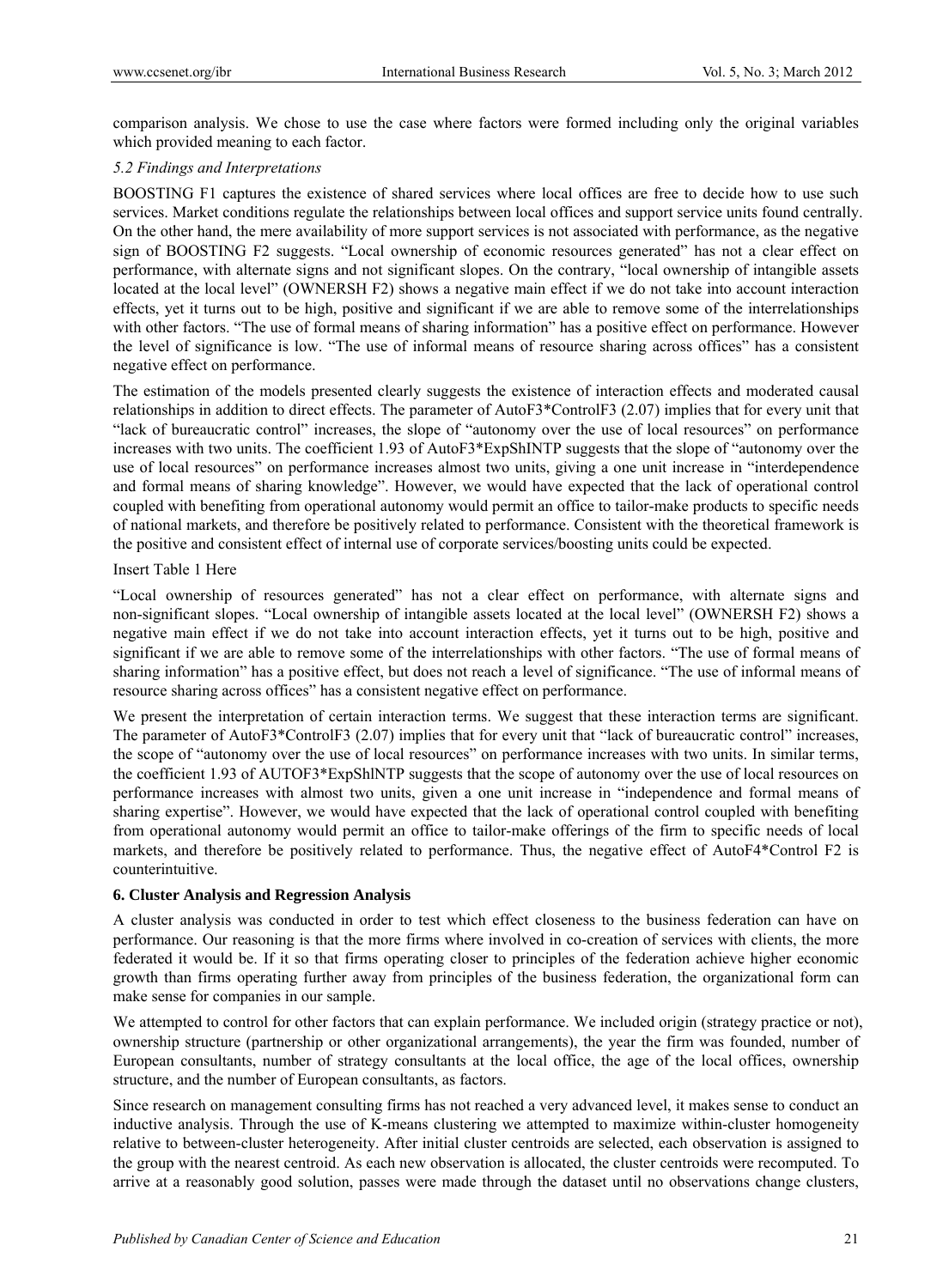leading us to conclude that the final solution optimizes within-cluster homogeneity and between-cluster heterogeneity. In order to meet these requirements the numbers of clusters were specified a priori.

The computer recommended four clusters, which is in accordance with our reasoning. The solution gives a strong degree of significance of the attributes for explaining federalist behavior. The value for operational autonomy was (0.059), autonomy in the relationship with other local offices was (0.077), cultural control scored 0.020 and the values for the rest of the attributes were 0.000.

One cluster (cluster two) seems to operate close to federalist principles while another one seems to operate far removed from such principles (cluster four). The two other clusters can be described as behaving between these two clusters. In order to give the reader a better idea of the values of different clusters, see figure two where C1, C2, C3 and C4 represents the values of cluster one, two, three and four, respectively.

#### Insert Table 2 Here

#### *6.1 Performance within the Four Clusters*

We use profits per partner as the criteria to measure performance, using cluster two as the dummy variable. We suggest that cluster two operates closest to federalist principles. If this is the case, negative values of cluster one, three and four should be expected at significant statistical levels, making it possible to indicate that closeness to principles of the business federation has a positive effect on performance. When running a regression analysis we included the same demographic variables as we used in the factor analysis. Running a cluster analysis a R2 value of 0.87 and an adjusted R-square of 0.56 were achieved.

We also ran an analysis excluding control variables in order to get an indication of the importance of cluster membership. An R square of 0.438 was achieved, with an adjusted R square of 0.122. This means that of an adjusted R square of 0.56 only 0.122 was explained by cluster membership.

Cluster two performs better than cluster four. However, since the levels of significance for cluster one and cluster three is low, it is not possible to conclude that cluster two performs better than cluster one and cluster three.

The findings support the argument that firms staring out from strategy achieve a stronger performance than other types of firms. Number of strategy consultants at the local level has a strong positive effect on performance. The research finds support for the argument that firms with a long experience score higher than firms with a shorter experience in the management consulting field.

### **7. Discussion and Conclusion**

New patterns of competition threaten firm survival in virtually all industries. At the same time well-established management tools are no longer as relevant as they once were. We introduce the business federation as a new organizational form suited for firms facing dynamic and turbulent business environments. However, the conclusions provided can only be partial and preliminary as a result of a relatively small sample size.

A service-centered view identifies operant resources, especially higher-order core competences, as the key to obtaining competitive advantage (Vargo and Lusch, 2004). Ultimately, the most federated firms might be those whose core competence is marketing and all its related market-sensing processes (Day, 1999; Haeckel, 1999).

Historically, most communication with the market can be characterized as one-way, mass communication that flow from the offering firm to the market or to segments of markets. A service-centered view of exchange suggests that individual customers increasingly specialize and turn to their domesticated market relationships for services outside their own competences. The focus is shifting away from tangibles toward intangibles such as skills, information and knowledge, and toward ongoing relationships. Science has moved from a focus on mechanics on one on dynamic evolutionary development. Dialogue with customers becomes more important, where the objective is to ask and answer questions. Prahalad and Ramaswamy (2000) argue that customer rather than corporations are increasingly initiating and controlling this dialogue.

Using a bottom up perspective in order to tailor-make services, we argue that the days of mass-marketing are numbered. Today, firms are turning back to the competitive value of craftwork as an end in itself, where co creation becomes an important part of the service delivery process. Increasingly, companies succeed by offering tailored make services to carefully targeted market segments using crating as a method. Bottom-up organizations typically have an incredible appetite for experimentation with new ideas. Business renewal is at the center of the firm's attention as such a focus can lead to breakthrough performance.

Management consulting firms operate in dynamic and turbulent business environments. Change is driven by a myriad of socio-economic and technological factors that have influence on market trends and methods of satisfying customer needs. Management consulting firms need to achieve the benefits of adaptability and efficiency. Such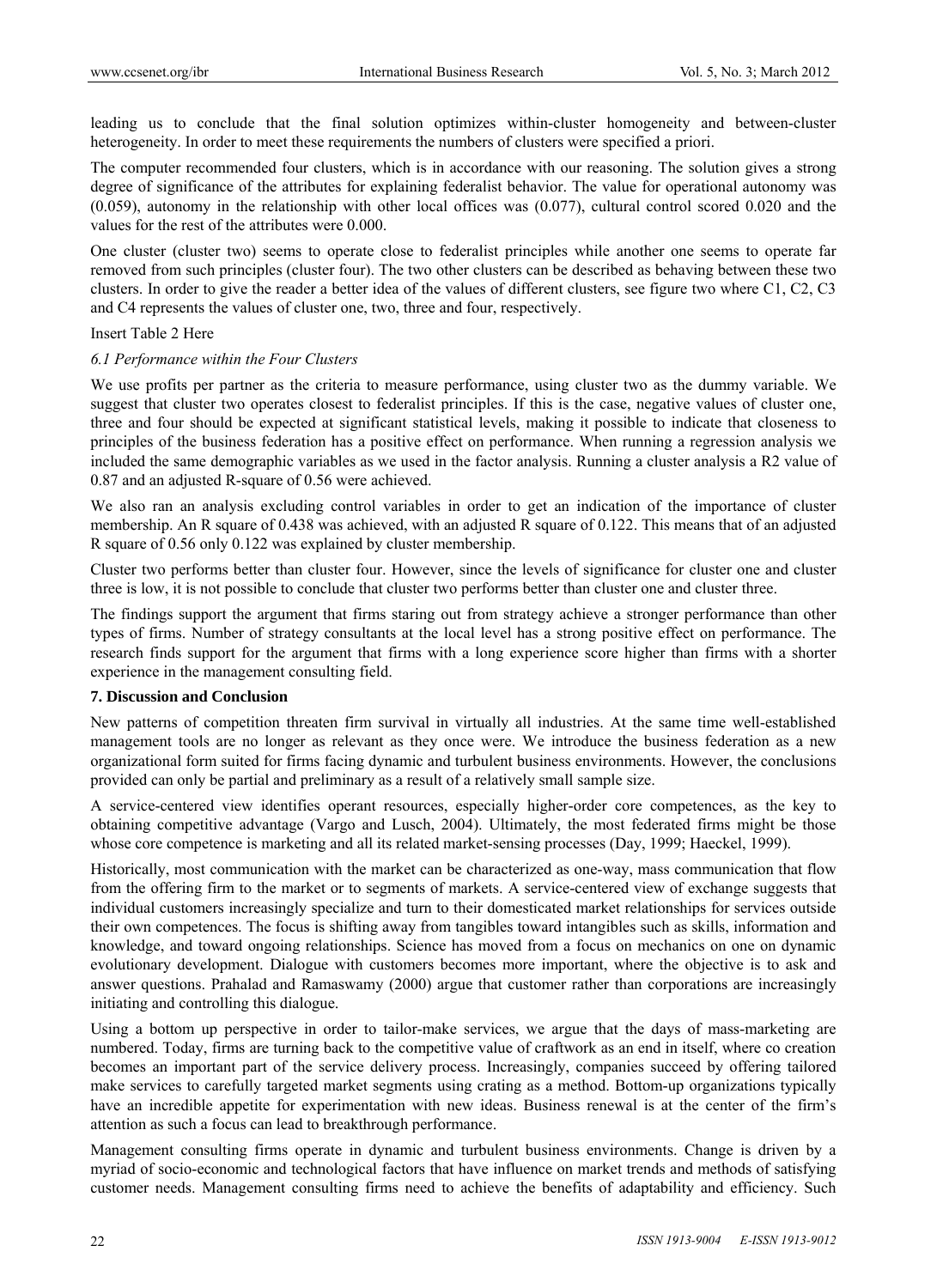firms seem to go further along the avenue to decentralization leading us to believe that certain companies can become federated. Our research suggests that large and older companies operating in multiple geographical locations within multiple businesses seem to be ahead of this emerging evolution. The business federation is not the only path. Some companies are retaining high degrees of centralization as they expand internationally, but we suggest that the trend is moving in the direction proposed in this study.

### **References**

Bartlett, C. A., & Ghoshal, S. (1988). *Managing Across Borders: The Transnational Solution*. Cambridge, Mass: Harvard Business School Press.

Bartlett, C. A., & Ghoshal, S. (1995). *Transnational Management: Text, Cases and Readings in Cross-Border Management* (2nd ed.). Chicago: Irwin.

Constantin, J. A., & Lusch, R. F. (1994). *Understanding Resource Management*. Oxford: The Planning Forum.

Day, G. (1994). The capabilities of market-driven organization. *Journal of Marketing, 58*, 37-52. http://dx.doi.org/10.2307/1251915

Day, G. (1999). *The Market Driven Organization: Understanding, Attracting and Keeping Valuable Customers*. New York: The Free Press.

Drucker, P. (1954). *The Practice Management*. New York: Harper and Row.

Ferlie, E., & Pettigrew, A. M. (1996). Managing through networks: some issues and implications for the NHS. *British Journal of Management, 7*(S1), 81-99. http://dx.doi.org/10.1111/j.1467-8551.1996.tb00149.x

Grant, R. M (1996a). Propering in dynamically-competitive environments: organizational capability as knowledge integration. *Organizational Science, 7*(4), 375-387. http://dx.doi.org/10.1287/orsc.7.4.375

Grant, R. M (1996b). Towards a knowledge-based theory of the firm. *Strategic Management Journal, 17*(Winter Special Issue), 109-122.

Haeckel, S. H. (1999). *Adaptive Enterprise: Creating and Leading Sense-and-Respond Organizations*. Cambridge, Mass: Harvard School of Business.

Handy, C. (1994). *The Age of Paradox*, Cambridge, Mass: Harvard Business School Press.

Handy, C. (1992). Balancing corporate power: a new federalist paper. *Harvard Business Review, 70*(6), 59-72.

Leonard-Barton, D. (1995). *Wellsprings of Knowledge: Building and Sustaining the Sources of Innovation*. Boston, MA: Harvard Business School Press.

Lusch, R. F., Brown, S. W., & Brunswick, G. J. (1992). A general framework for explaining internal vs. external exchange. *Journal of the Academy of Marketing Science, 20*(2), 119-134. http://dx.doi.org/10.1007/BF02723452

March, J. G., & Simon, H. A. (1958). *Organizations*, New York: John-Wiley and Sons.

Nelson, R. R., & Winter, S. G. (1982). *An Evolutionary Theory of Economic Change*. Cambridge, MA: Belknap Press.

Neu, W. A., & Brown, S. W. (2008). Forming successful business-to-business services in goods-dominant forms. *Journal of Service Research, 8*(1), 3-17. http://dx.doi.org/10.1177/1094670505276619

Nonaka, I., & Takeuchi, H. (1995). *The Knowledge Creating Company*, Oxford: Oxford University Press.

Normann, R., & Ramírez, R. (1993). From value chain to value constellation: designing interactive strategy. *Harvard Business Review, 71*(4), 65-77.

Oliver, R., Roland, W., Rust, T., & Varki, S. (1998). Real-time marketing. *Marketing Management, 7*(Fall), 28-37.

Prahalad, C. K., & Ramaswamy, V. (2000). Co-opting customer competence. *Harvard Business Review, 78*(1), 79-87.

Provan, K. G. (1983). The federation as an interorganizational linkage network. *Academy of Management Review, 1*, 79-89. http://dx.doi.org/10.5465/AMR.1983.4287668

Sheh, J., Sisodia, R. S., & Sharma, A. (2000). The antecedents and consequences of customer-centric marketing. *Journal of the Academy of Marketing Science, 28* (1), 55-66. http://dx.doi.org/10.1177/0092070300281006

Shugan, S. M. (1994). Explanations for the Growth of Service. In R. T. Rust, and R. L. Oliver (Eds), *Service Quality: New Directions in Theory and Practice* (pp. 223-240). Thousand Oaks, CA: Sage Publications.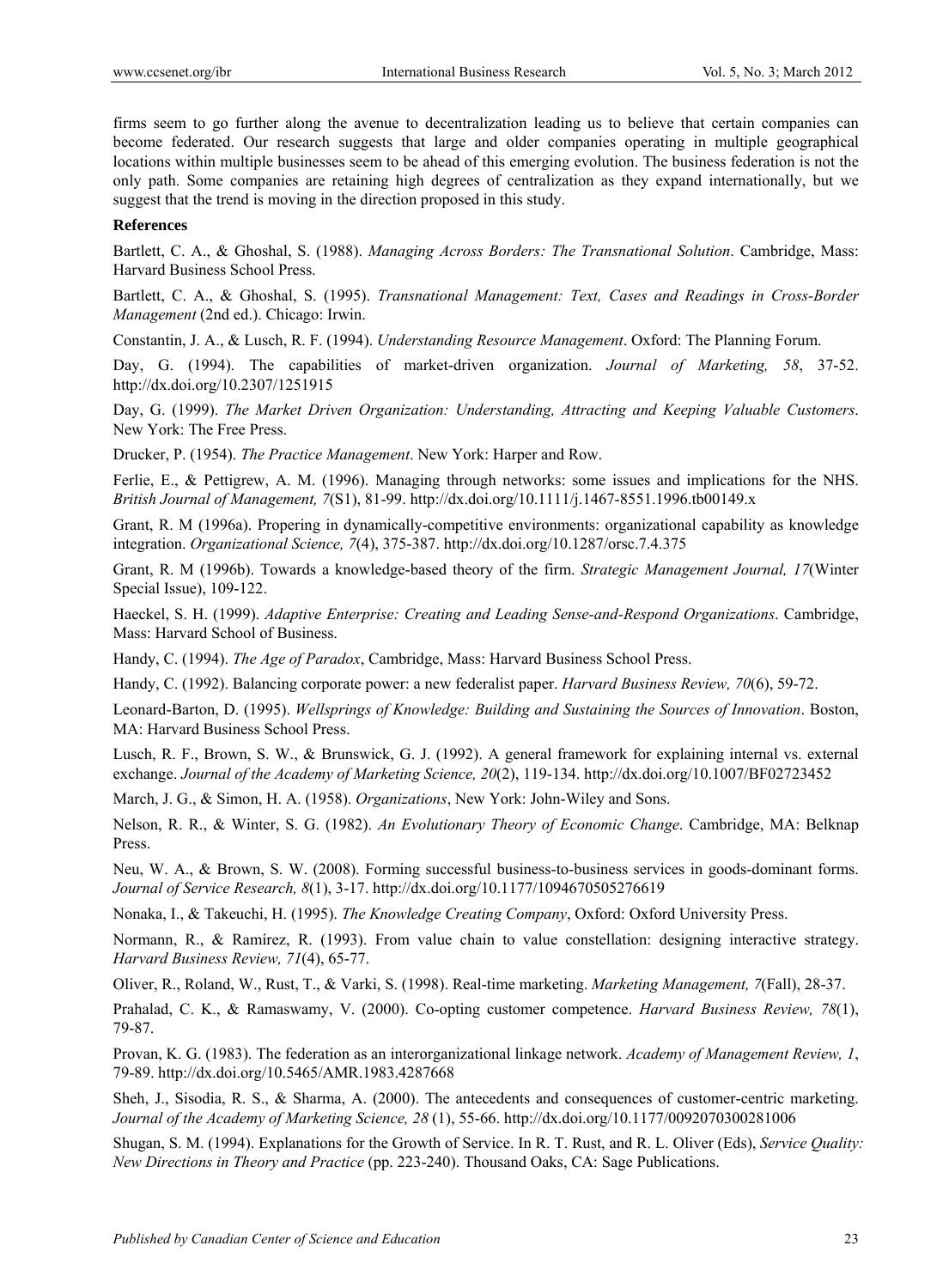Simon, H. A., Smith, A. J., & Thompson, C. B. (1950). Modern organization theories. *Advanced Management, 15*, 2-14.

Slater, S. F., & Narver, J. C. (1995). Market orientation and the learning organization. *Journal of Marketing, 59*(3), 63-74. http://dx.doi.org/10.2307/1252120.

Teece, D., Pisano, G., & Shuen, A. (1997). Dynamic capabilities and strategic management. *Strategic Management Journal, 18* (7), 509-533. http://dx.doi.org/10.1002/(SICI)1097-0266(199708)18:7<509::AID-SMJ882>3.0.CO;2-Z.

Vargo, S. L., & Lusch, R. F. (2004). Evolving to a new dominant logic for marketing. *Journal of Marketing, 68*(1), 1-17. http://dx.doi.org/10.1509/jmkg.68.1.1.24036.

Table 1. Regression Analysis (Factor Analysis)/Profit per Partner

|                              | <b>Model</b>          |  |  |
|------------------------------|-----------------------|--|--|
| <b>Control Variables</b>     |                       |  |  |
| 1 Cust. Intimacy Relations   | $0.051^{**}$          |  |  |
| 2 Service Diversification    | $0.264*$              |  |  |
| 3 Year Strategy Started      | $0.034*$              |  |  |
| 4 Year Firm Found            | $0.035***$            |  |  |
| 5 OwnershipStatus            | $0.974*$              |  |  |
| 6 EuroConsultant             | $0.444*$              |  |  |
| <b>Explanatory variables</b> |                       |  |  |
| 7 AUTO F1                    | $1.195***$            |  |  |
| 8 AUTO F2                    | $0.604*$              |  |  |
| 9 AUTO F3                    | $-7.231$              |  |  |
| 10 AUTO F4                   | $15.081***$           |  |  |
| 11 CONTROL F1                | 0.213                 |  |  |
| 12 CONTROL F2                | $6.369*$              |  |  |
| 13 CONTROL F3                | $4.090**$             |  |  |
| 14 BOOSTING F1               | $0.347*$              |  |  |
| 15 BOOSTING F2               | $-0.397$              |  |  |
| 16 OWNERSH F1                | $-0.303$              |  |  |
| 17 OWNERSH F2                | $7.036***$            |  |  |
| 18 ResSharFormal F1          | 0.116                 |  |  |
| 19 ResSharInformal F2        | $-2.635***$           |  |  |
| 20 ExpShr-INTPD F3**         | $-6.073**$            |  |  |
| <b>Interaction terms</b>     |                       |  |  |
| 21 AutoF3*ControlF2          | $-1.345$              |  |  |
| 22 AutoF3*ControlF3          | $2.073***$            |  |  |
| 23 AutoF3*ExpShINTP          | $1.930***$            |  |  |
| 24 AutoF4*Ownership2         | $-3.447***$           |  |  |
| 25 AutoF4*ControlF2          | $-1.405$ <sup>*</sup> |  |  |
| 26 AutoF4*ControlF3          | $-1.232$ **           |  |  |
| 27 Auto4*Ownsh2*Contr2       | $0.377***$            |  |  |
| Intercept 5.035              |                       |  |  |
| R <sub>2</sub><br>0.901      |                       |  |  |
| $F = 5.421$                  |                       |  |  |
| Degrees of freedom 16        |                       |  |  |

Note:  $*$  p<0.10; \*\* p<0.05; \*\*\* p<0.01. Based on 44 complete observations.